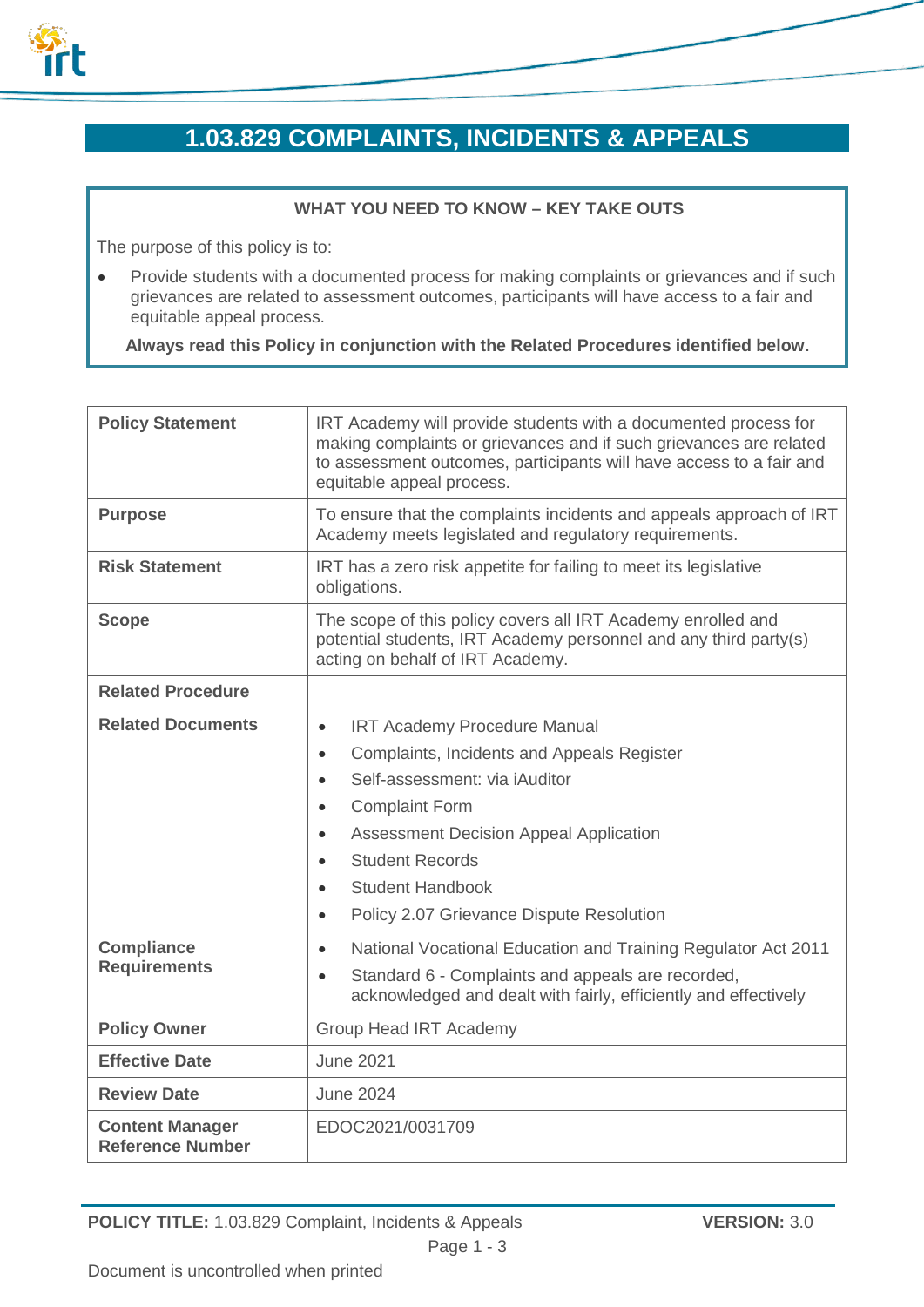

# **1 POLICY PRINCIPLES**

## **1.1 What is a complaint?**

A complaint is generally negative feedback about services or staff which has not been resolved locally. A complaint may be received by IRT Academy in any form and does not need to be formally documented by the complainant in order to be acted on. Complaints may be made by any person but are generally made by students and/or employers.

## **1.2 What is an incident?**

An incident is generally a situation that occurs that could lead to negative feedback about services or staff however, the client/student has not formally submitted the concern as a complaint. An incident identified by IRT Academy in any form and must be acted on.

#### **1.3 What is an appeal?**

An appeal is an application by a student for reconsideration of a decision or finding during training and/or assessment. An appeal must be made in writing and specify the particulars of the decision or finding in dispute. Appeals must be lodged within 28 days of the decision or finding is informed to the student.

## **1.4 Early resolution for complaints and appeals**

In all cases, issues that arise during training and assessment that are the source of frustration or are in dispute should aim to be resolved at the time they occur between the persons involved.

## **In Practice Example:**

Carla an IRT Academy student mentions to one of the Learning Solutions Team (LST) that during her class a fellow student told her to "shut up" when she asked a question. The Trainer became flustered and told everyone to calm down and carry on. Carla said she felt embarrassed and not supported. The LST member identifies that this situation is an incident and reports it to the Learning and Development Manager in person and in writing. The Learning and Development Manager contacts the student and the Trainer to understand the situation. The Trainer agrees that they could have managed the situation better and meets with Clara to apologise. The Trainer also establishes group rules for discussion and reinforces the IRT Code of Conduct and behaviour expectations outlined in the IRT Academy Student Handbook.